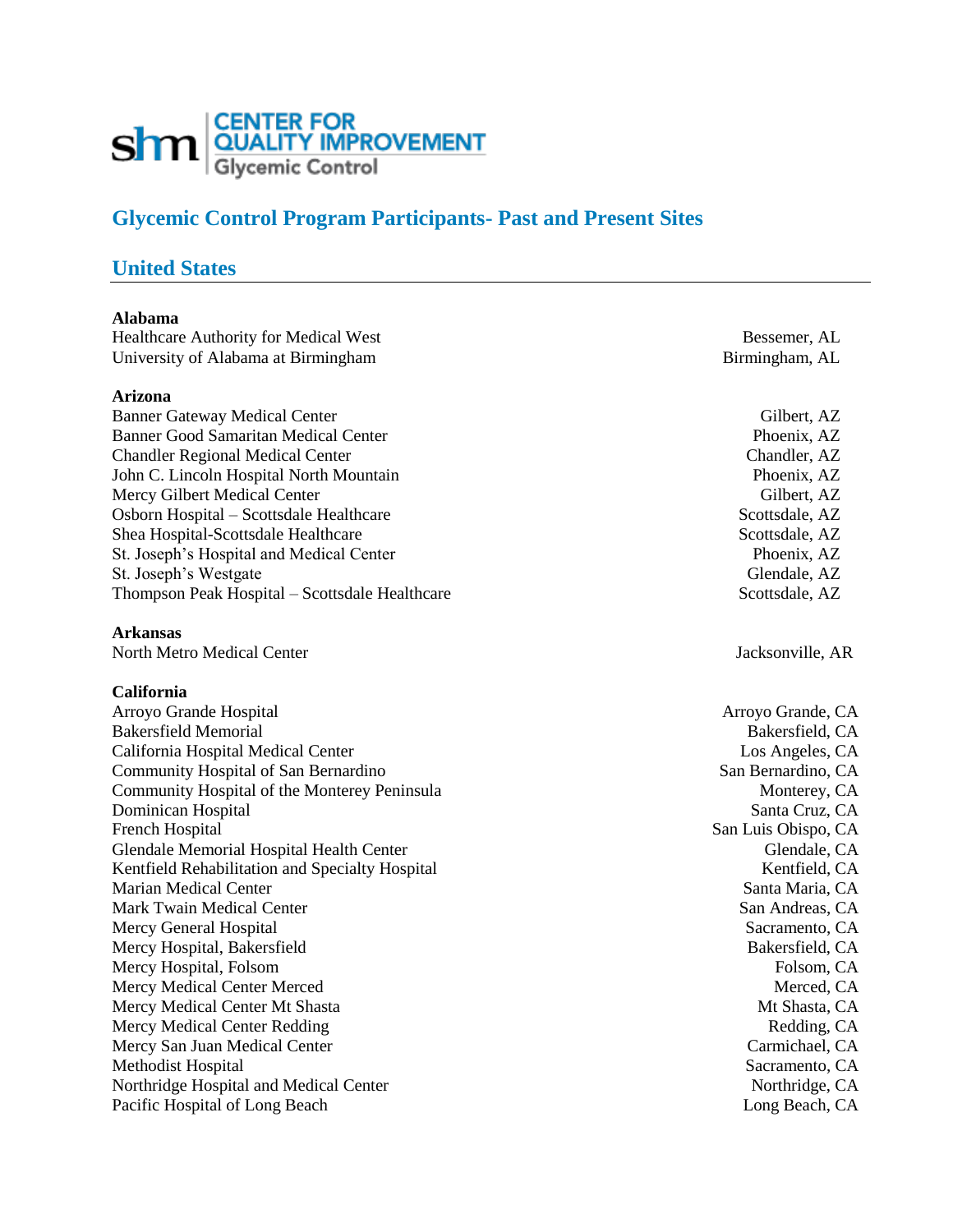Providence St. Joseph Medical Center **Burbank, CA** Burbank, CA Saint Francis Memorial Hospital San Francisco, CA Sequoia Hospital **Redwood City, CA** Sharp Grossmont Hospital **La Mesa, CA** Sierra Nevada Memorial Hospital Grass Valley, CA St. Bernadine Medical Center San Bernardino, CA St. Elizabeth Community Hospital and St. Elizabeth Community Hospital Red Bluff, CA St. John's Pleasant Valley Hospital Camarillo, CA St. John's Regional Medical Center Oxnard, CA St. Joseph's Medical Center Stockton, CA St. Mary's Medical Center San Francisco, CA Sutter Alta Bates Summit Medical Center: Ashby Campus Berkeley, CA Sutter Alta Bates Summit Medical Center: Herrick Campus Berkeley, CA Sutter Alta Bates Summit Medical Center: Merritt Pavilion **CALLA COM** Oakland, CA Sutter Amador Hospital Jackson, CA Sutter Auburn Faith Hospital **Auburn, CA** Sutter California Pacific Medical Center California San Francisco, CA Sutter California Pacific Medical Center Davis San Francisco, CA Sutter California Pacific Medical Center Pacific San Francisco, CA Sutter California Pacific Medical Center St. Luke's San Francisco, CA Sutter Center for Psychiatry Sacramento, CA Sutter Coast Hospital Crescent City, CA Sutter Davis Hospital Davis, CA Sutter Delta Medical Center Antioch, CA Sutter Eden Medical Center Castro Valley, CA Sutter Lakeside Hospital and Sutter Lakeside Hospital and Lakeport, CA Sutter Maternity and Surgery Center Santa Cruz, CA Sacramento Sutter Medical Center Sacramento Sutter Medical Center Sacramento, CA Sutter Memorial Hospital Center: Modesto Campus Modesto, CA Sutter Memorial Hospital Los Banos **CA** Sutter Mills Health Center San Mateo, CA Sutter Novato Community Hospital Novato, CA Sutter Peninsula Medical Center **Burlingame, CA** Sutter Roseville Medical Center Roseville, CA Sutter Santa Rosa Regional Hospital Santa Rosa, CA Sutter Solano Medical Center Vallejo, CA Sutter Tracy Community Hospital Tracy, CA University of California Davis Davis, CA Woodland Healthcare Woodland, CA

#### **Colorado**

Penrose – St. Francis Medical Center Colorado Springs, CO Poudre Valley Health Systems Fort Collins, CO

## **Connecticut**

William W. Backus Hospital Norwich, CT Norwalk Hospital Norwalk, CT Stamford Hospital Stamford, CT

**District of Columbia**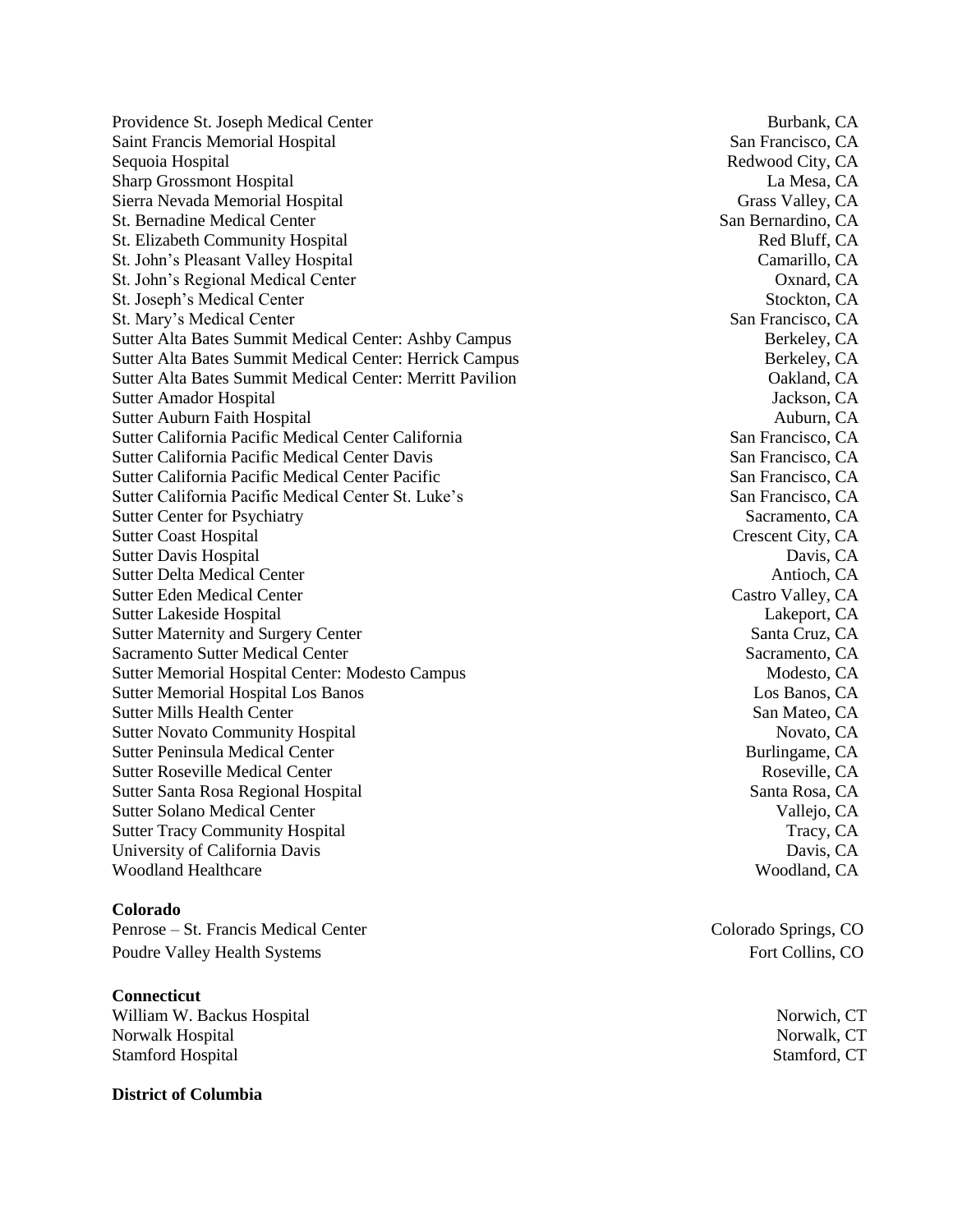| The George Washington University Medical Center                                                                                                                                                                                             | Washington, DC                                                                                    |
|---------------------------------------------------------------------------------------------------------------------------------------------------------------------------------------------------------------------------------------------|---------------------------------------------------------------------------------------------------|
| Florida<br><b>Baptist Medical Center Jacksonville</b><br><b>HCA West Florida Healthcare</b><br><b>Lakeland Regional Medical Center</b><br><b>Morton Plant Hospitalists</b><br><b>Sacred Heart Hospital Pensacola</b><br>University of Miami | Jacksonville, FL<br>Pensacola, FL<br>Lakeland, FL<br>Clearwater, FL<br>Pensacola, FL<br>Miami, FL |
| Georgia<br><b>Emory University Hospital</b><br><b>Emory University Hospital</b><br><b>Grady Memorial Hospital</b><br><b>Memorial University Medical Center</b><br>St. Mary's Hospital                                                       | Snellville, GA<br>Atlanta, GA<br>Atlanta, GA<br>Savannah, GA<br>Athens, GA                        |
| Hawaii<br>The Queen's Medical Center                                                                                                                                                                                                        | Honolulu, HI                                                                                      |
| Idaho<br>Kootenai medical Center                                                                                                                                                                                                            | Coeur d'Alene, ID                                                                                 |
| <b>Illinois</b><br><b>Alexian Brothers Medical Center</b><br><b>Elmhurst Memorial Hospital</b><br>Herrin Hospital<br><b>Memorial Medical Center</b><br>Saints Mary and Elizabeth Medical Center                                             | Elk Grove Village, IL<br>Elmhurst, IL<br>Herrin, IL<br>Springfield, IL<br>Chicago, IL             |
| Indianapolis<br><b>St. Vincent Hospital</b>                                                                                                                                                                                                 | Indianapolis, IN                                                                                  |
| Iowa<br>Mercy Iowa City<br><b>Mercy Medical Center</b>                                                                                                                                                                                      | Iowa City, IA<br>Des Moines, IA                                                                   |
| Kansas<br><b>Lawrence Memorial Hospital</b>                                                                                                                                                                                                 | Lawrence, KS                                                                                      |
| <b>Kentucky</b><br><b>Frankfort Regional Medical Center</b><br>Our Lady of Bellefonte Hospital<br>Saint Joseph's Hospital                                                                                                                   | Frankfort, KY<br>Ashland, KY<br>Lexington, KY                                                     |
| <b>Massachusetts</b><br><b>Baystate Medical Center</b>                                                                                                                                                                                      | Springfield, MA                                                                                   |

Beverly Hospital - Northeast Hospital Corporation Beverly, MA Brigham and Women's Hospital Boston, MA Fairview Hospital<br>Heywood Hospital

Great Barrington, MA<br>Gardner, MA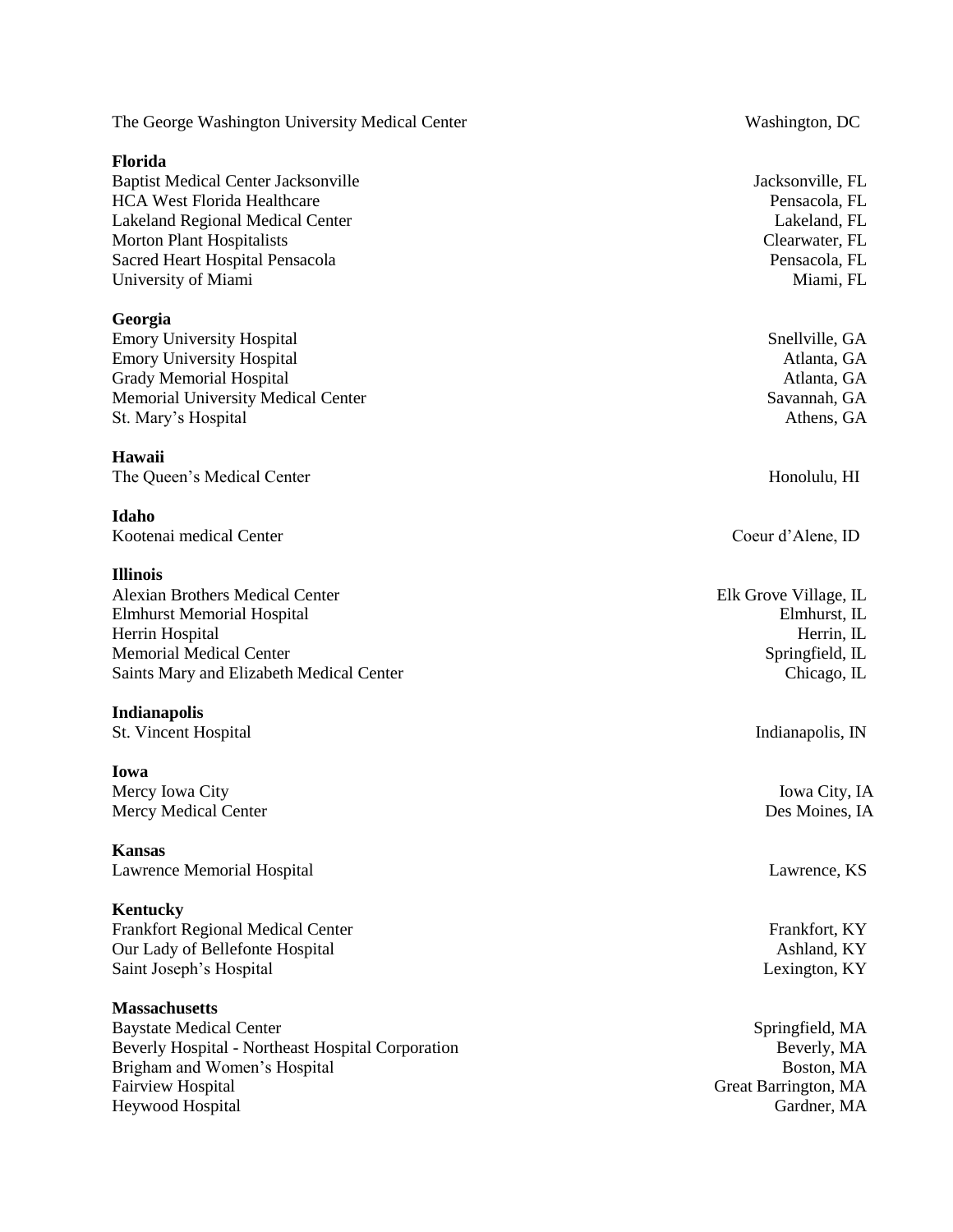Mercy Hospital Sisters Providence Health Care System Springfield, MA Newton Wellesley Hospital Newton, MA North Adams Regional Hospital North Adams, MA

**Maine** Maine Medical Center **Portland**, ME

### **Michigan**

Bronson Methodist Hospital National According to the Material Contract of Material According Material Kalamazoo, MI McLaren Northern Michigan Petoskey, MI Mercy General Hospital of Trinity Health Muskegon, MI Metro Health Hospital Wyoming, MI Mid-Michigan Medical Center Midland, MI Saint Joseph Mercy **Ann Arbor, MI** Ann Arbor, MI Sinai Grace Hospital – Detroit Medical Center Detroit, MI

## **Minnesota**

Abbott Northwestern Hospital Minneapolis, MN St. Mary's Medical Center **Duluth, MN** 

**Mississippi** Memorial Hospital Gulfport Gulfport Gulfport, MS University of Mississippi Medical Center **Jackson**, MS

#### **Missouri**

Citizens Memorial Healthcare Bolivar, MO Mercy Hospital Jefferson Festus, MO Mercy Medical Center St. Louis, MO North Kansas City Hospital North Kansas, MO

**Nebraska** Nebraska Medicine Omaha, NE

**Nevada** Desert Springs Hospital Las Vegas, NV St. Rose DeLima Hospital **Henderson**, NV St. Rose San Martin Hospital Las Vegas, NV St. Rose Siena Hospital Henderson, NV

#### **New Hampshire**

Exeter Hospital Exeter, NH Wentworth-Douglass Hospital Dover, NH

**New Jersey**

Community Medical Center Toms River, NJ Cooper University Hospital Camden, NJ Hackensack University Medical Center **Hackensack NJ** Hackensack, NJ Englewood Hospital & Medical Center **Englewood, NJ** 

**New Mexico**

Albuquerque VA Medical Center **Albuquerque, NM**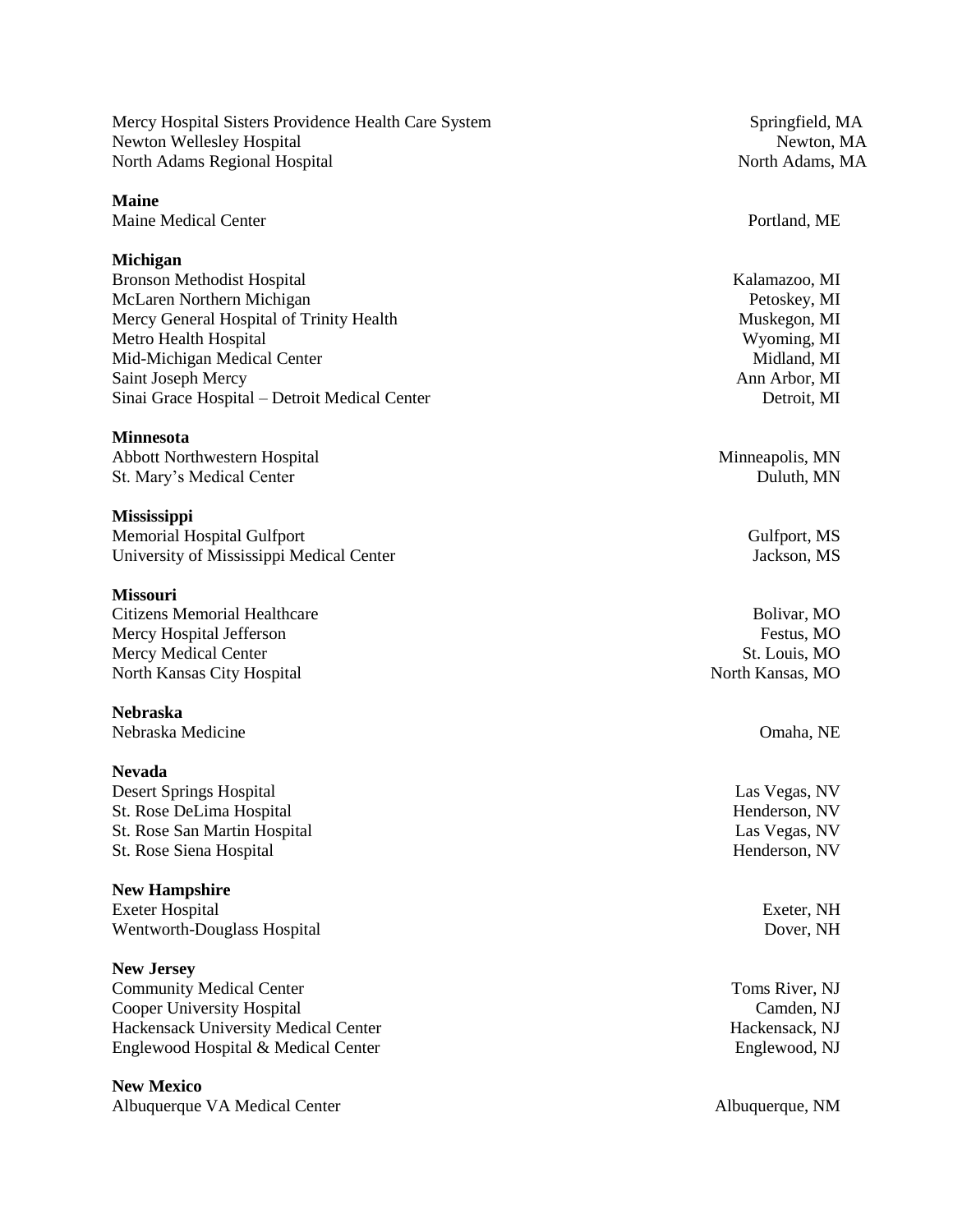University of New Mexico Health Sciences Center Albuquerque, NM

#### **New York**

Basset Medical Center Cooperstown, NY Champlain Valley Physicians Hospital Medical **Center** Crouse Hospital Syracuse, NY Glen Falls Hospital Glen Falls, NY Health Alliance of the Hudson Valley **Kingstone**, NY Highland Hospital – University of Rochester Rochester Rochester, NY Lenox Hill Hospital New York, NY Mount St. Mary's Niagara Falls, NY North Central Bronx Hospital Bronx, NY Nyack Hospital Nyack, NY Oneida Healthcare Center Oneida, NY Orange Regional Medical Center Middletown, NY Roswell Cancer Institute **Buffalo, NY** Buffalo, NY South Nassau Communities Hospital Oceanside, NY St. Francis Hospital Roslyn, NY St. Joseph Hospital Bethpage, NY St. Mary's Hospital - Seton Health System Troy, NY Westchester Medical Center Valhalla, NY

## **North Carolina**

Duke Raleigh Hospital **Raleigh**, NC Gaston Memorial Hospital - CaroMont Health Gastonia, NC Stanly Regional Medical Center Albemarle, NC

#### **Oklahoma**

Hillcrest Medical Center Hillcrest Healthcare System Tulsa, OK St. John Medical Center Tulsa, OK

**Ohio** Cleveland Clinic Cleveland, OH Fort Hamilton Hospital/Kettering Health Network Hamilton, OH Hamilton, OH Good Samaritan Hospital Cincinnati, OH

### **Oregon**

Kaiser Sunnyside Medical Center Clackamas, OR Kaiser Westside Medical Center **Hillsboro, OR** Hillsboro, OR Portland VAMC Portland VAMC Providence Portland Medical Center **Portland, OR** Portland, OR Samaritan Lebanon Community Hospital Lebanon, OR St. Charles Redmond Bend, OR Tuality Community Hospital **Hillsboro**, OR

#### **Pennsylvania**

Butler Memorial Hospital Butler, PA Doylestown Hospital Doylestown, PA Holy Redeemer Hospital Meadowbrook, PA

Plattsburgh, NY

Cincinnati, OH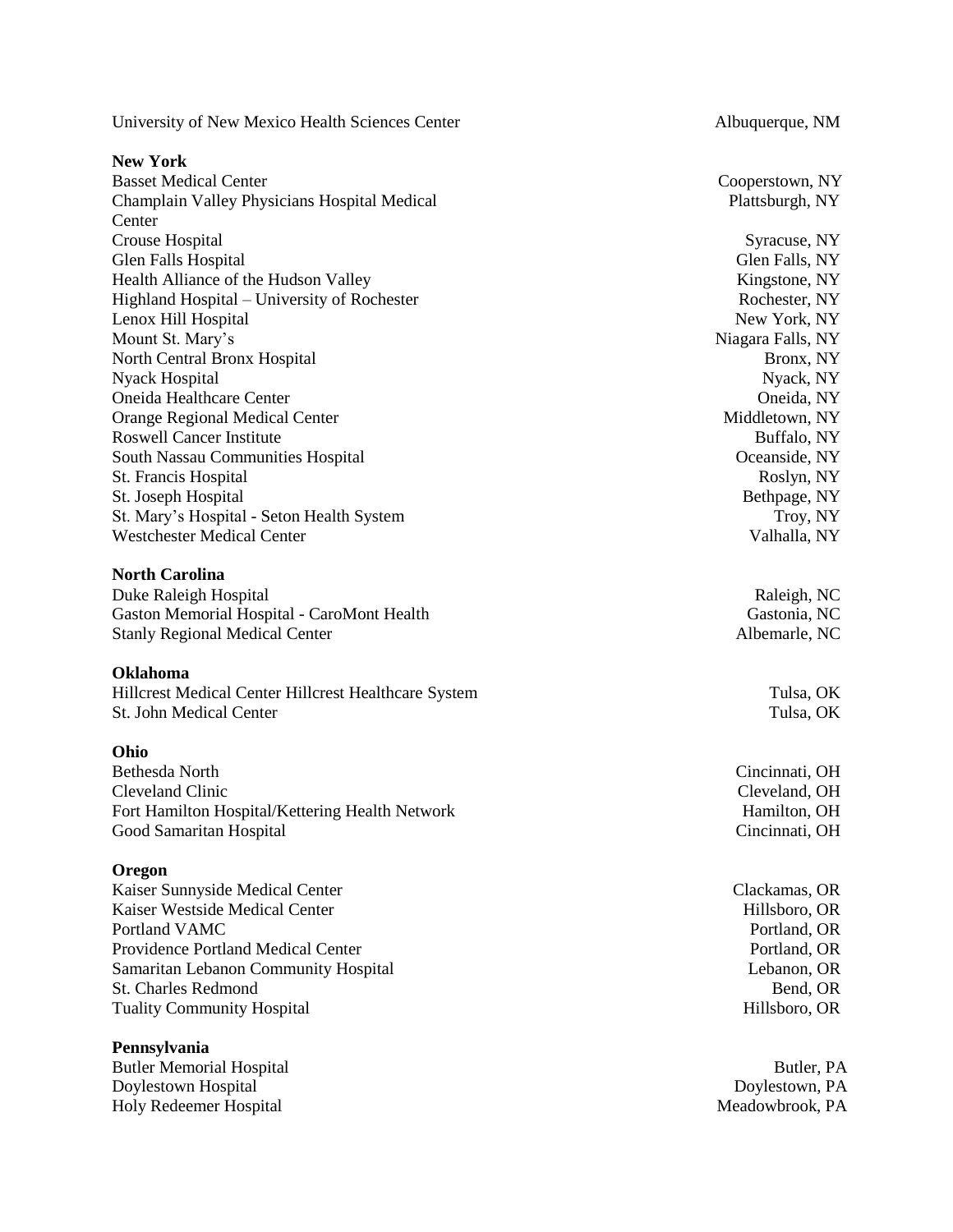Holy Spirit Hospital Camp Hill, PA Lehigh Valley Hospital Fogelsville, PA Mount Nittany Medical Center State College, PA Penn Medicine Chester County Hospital West Chester, PA Pinnacle Health Hospitals **Harrisburg**, PA The Chester County Hospital and Health System West The Reading Hospital/Reading Hospital System West Reading, PA Thomas Jefferson University Hospital **Philadelphia**, PA York Hospital - Wellspan Health York, PA

#### **Rhode Island**

Saint Joseph Health Services of Rhode Island North Providence, RI

#### **South Carolina**

Beaufort Memorial Hospital Beaufort, SC Palmetto Health Columbia, SC

#### **Tennessee**

Baptist Hospital Saint Thomas Health Systems Nashville, TN Erlarger Medical System Chattanooga, TN Jackson -Madison County General Hospital Jackson, TN St. Thomas Midtown Hospital Nashville, TN St. Thomas West Hospital Nashville, TN St. Thomas Rutherford **Murfreesboro**, TN

#### **Texas**

Baylor Scoot and White Health Dallas, TX Doctor's Hospital at Renaissance **Edinburg**, TX MD Anderson Cancer Center Houston, TX Memorial Hermann Texas Medical Center **Houston, TX** and Houston, TX Methodist Sugar Land Hospital Sugar Land, TX Midland Memorial Hospital Midland, TX Trinity Mother Frances Hospital Tyler, TX

#### **Virginia**

Centra Health: Lynchburg General Hospital Lynchburg, VA Riverside Regional Medical Center News, VA Newport News, VA Sentara Norfolk General Hospital Norfolk, VA Sentara North Virginia Medical Center Woodbridge, VA Sentara Obici Hospital Suffolk, VA Sentara Virginia Beach General Hospital Virginia Beach, VA University of Virginia Medical Center Charlottesville, VA Charlottesville, VA Virginia Hospital Center Arlington, VA Winchester Medical Center Winchester, VA

#### **Washington**

Allenmore Hospital -Multicare Health System Tacoma, WA Good Samaritan -Multicare Health System Tacoma, WA Overlake Hospital Medical Center **Bellevue, WA** 

Chester, PA

- 
-